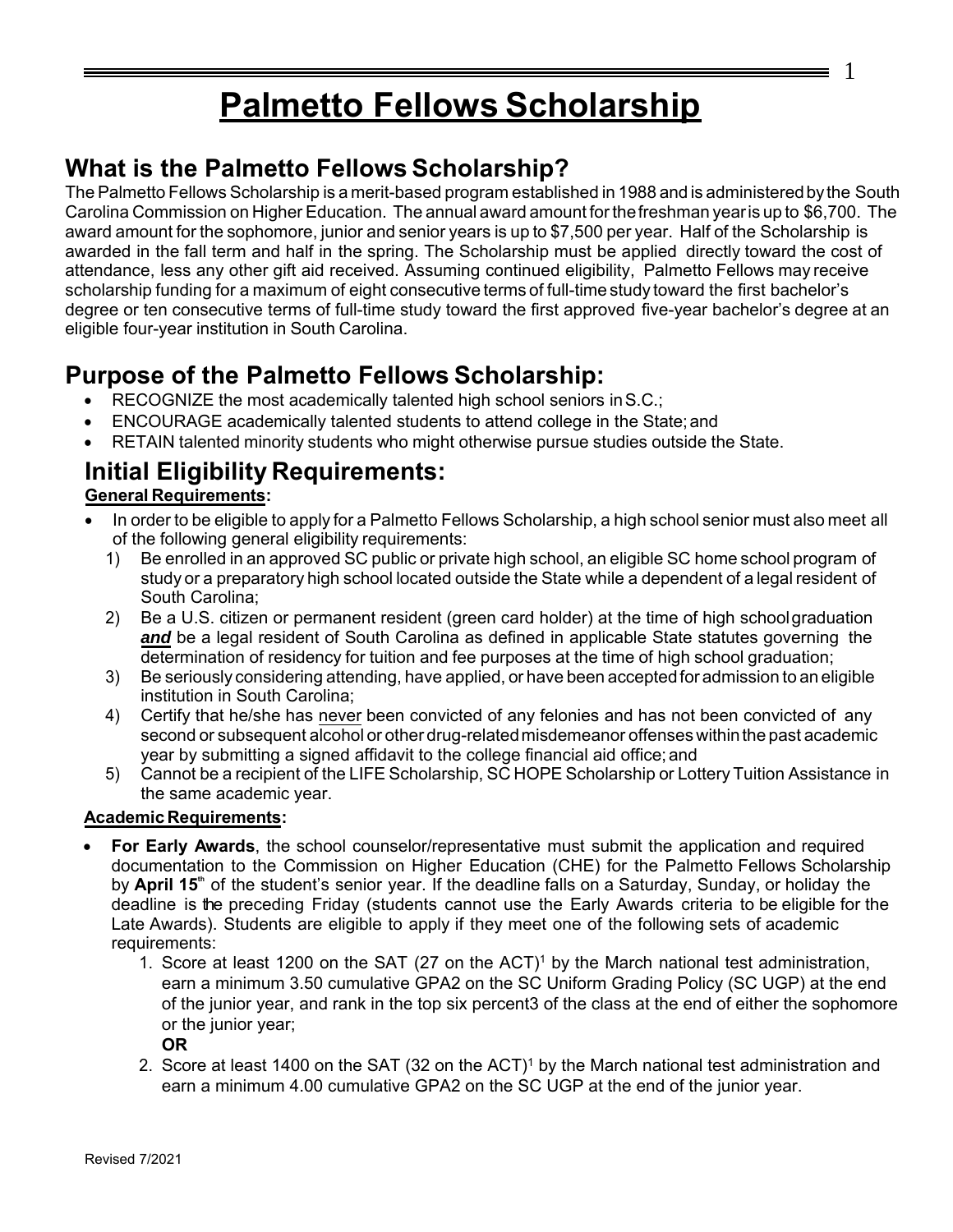- **For Late Awards**, the school counselor/representative must submit the application and required documentation to the CHE for the Palmetto Fellows Scholarship by **June 30**<sup>th</sup> of the student's senior year. If the deadline falls on a Saturday, Sunday, or holiday the deadline is the preceding Friday. High school seniors are eligible to apply if they meet one of the following sets of academic requirements:
	- 1. Score at least 1200 on the SAT (27 on the ACT)<sup>1</sup> by the June national test administration of the senior year; earn a minimum 3.50 cumulative GPA<sup>2</sup> on the SC UGP at the end of the senior year; and, rank in the top six percent $^3$  of the class at the end of the sophomore, junior or senior year;

#### **OR**

2. Score at least 1400 on the SAT (32 on the ACT)<sup>1</sup> by the June national test administration of the senior year and earn a minimum 4.00 cumulative GPA<sup>2</sup> on the SC UGP at the end of the senior year.

In order to use rank as an eligibility criterion, the high school or home school association must have a policy on rank which has been reviewed to verify compliance with the South Carolina Uniform Grading Policy and established Regulations for the State Scholarship programs. For the PFS those schools and home school associations that do rank as a policy, and have fewer than twenty students, then the top two students (at the end of either the sophomore, junior, or senior academic year) regardless of rank will be able to use rank as an eligibility criterion. If your high school or home school association **does not rank as a policy, or the student does not meet the rank eligibility requirement**, then the student will need to use the Alternate eligibility Criteria for the State scholarship programs.

**Private institutions that do not utilize the SC Uniform Grading Policy, out-of-state high schools, and third option must contact the Commission to determine which eligibility criteria must be used to qualify. If a school does not rank as a policy, the second eligibility criteria must be met.**

#### **SC UGP Link:**

<http://ed.sc.gov/scdoe/assets/file/programs-services/131/documents/SCUniformGradingPolicy.pdf>

<sup>2</sup> GPAs must be reported to at least two decimal places and cannot be rounded.

<sup>3</sup> Rank is calculated by multiplying the number in class by six percent. If the result is not a whole number, then you should round it <sup>up to</sup> the next whole number. For example, a class size of 185 students would include the top twelve students since 11.1 rounds up to twelve (185 x  $6\% = 11.1$ , rounded to the next whole number of 12).

# **Frequently Asked Questions**

#### *How is the qualifying score on the SAT (and equivalent ACT score)determined?*

The score on the SAT must be calculated by using the highest Math score combined with the highest Critical Reading score. Students cannot use the Writing subsection score tomeet the minimum SAT score. Beginning with the high school graduating class of 2022, the ACT can now be Superscored. A Superscored ACT must be calculated by using the highest English, Math, Reading and Science subject scores and then add the four scores together. Divide the sum of the four scores by four. If needed, round to the nearest whole number. The ACT Superscore calculator can be found here: https://cloud.e.act.org/ superscore-calculator.

#### *When is the last SAT/ACT date used to qualify for the scholarship?*

For **Early Awards**, test scores will be accepted through the March test administration of the senior year.

For **Late Awards**, test scores will be accepted through the June national test administration of the senior year. Students taking the June test administration date **must** have scores sent directly to the Commission by designating the following codes: **SAT 4313; ACT 6326**.

Revised 7/2021

<sup>1</sup>See Question 1 for detailed information regarding the minimum SAT/ACT score requirements.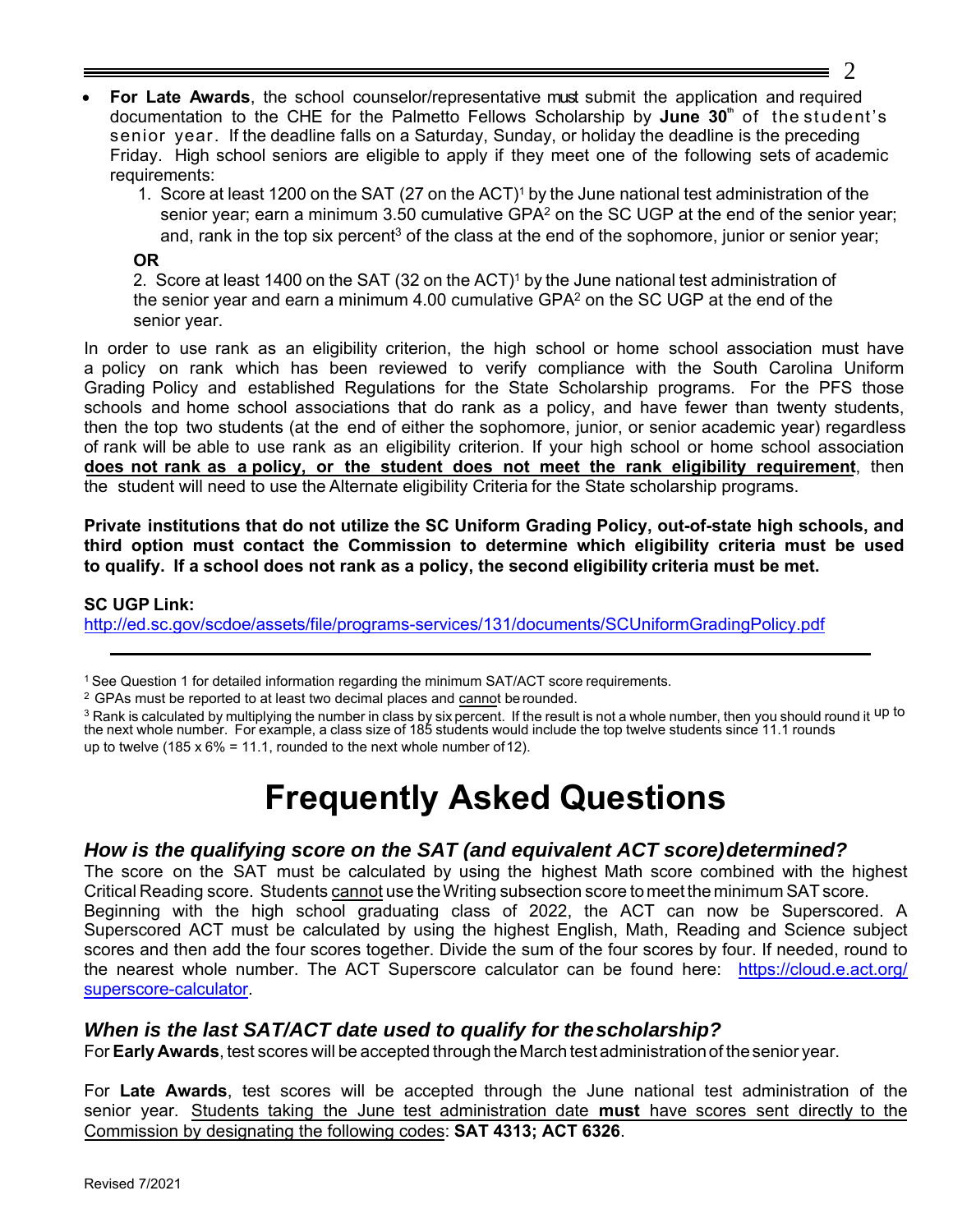#### **Students taking the June test administration date must ensure that their scores are received by the CHE by July 31st .**

Students taking the June test administration date **must** have their school counselor/representative complete the electronic application by the deadline date, if they wish to be considered. School counselors/ representatives must also submit all other required documentation by the June  $30<sup>th</sup>$  deadline and list June test taking applicants as "pending."

#### *If I attend high school out-of-state, am I still eligible to apply?*

Yes. Students who attend out-of-state preparatory high schools may be eligible to apply if they are residents of South Carolina. These students are personally responsible for contacting the Commission about the application process and must adhere to the established deadlines. *In order for out-of-state students to use their current rank as one of the eligibility criteria, the guidance counselor from the out-of-state high school must provide the high school's grading system to the Commission on Higher Education. Upon review, the Commission will determine if the out-of-state high school's grading system is comparable to the current SC UGP.*

The current rank from the out-of-state high school may be used, if the grading scales are determined to be comparable. If the grading systems are determined non-comparable, then the currentrank cannot be used. In this case, out-of-state students must: 1) use the alternate criteria (score at least 1400 on the SAT (32 on ACT) and earn a minimum 4.00 cumulative GPA based on the SC UGP) to qualify for the scholarship; OR 2) the school counselor from the out-of-state school has the option of converting the cumulative GPAs of the applicant's entire graduating class to the current SC UGP to determine if the student ranks within the top six percent. In addition, the school counselor must submit the ranking report that identifies all students in the applicant's class and their respective GPAs, their respective GPAs based on the SC UGP, and the SC UGP rank. The student's high school counselor must convert the student's grades to the SC UGP to determine if the student meets the minimum cumulative GPA. The conversion must be attached to the official out-of-state transcript and the SC UGP GPA must be listed on the converted transcript. The out-of- state high school counselor, in cooperation with the student, is responsible for submitting all required information by the established deadline. (Note: A preparatory high school is defined as a school recognized by the state in which the school is located to offer curricula through the twelfth grade and prepares students for college entrance.)

#### **SCUGPLink:**

<http://ed.sc.gov/scdoe/assets/file/programs-services/131/documents/SCUniformGradingPolicy.pdf>

#### *If I home school, what criteria must I meet to be eligible to apply?*

The home school association must have an established ranking policy. If the home school association ranks as a policy, then the home school association must submit a ranking report on the association's letterhead that includes class rank and GPA based on the SC UGP for **all** home school students in the student's class. If using rank to be eligible to apply, students must home school through a South Carolina recognized home school association that ranks their members. To determine if your home school is recognized by South Carolina, please visit: [https://ed.sc.gov/.](https://ed.sc.gov/) If the home school association is not recognized by South Carolina, the student **must** use the Alternate Criteria of eligibility.

Students may also be eligible to apply by scoring at least 1400 on the SAT (32 on ACT) and earning a minimum 4.0 cumulative GPA based on the SC UGP (without any regard to class rank). Students must meet all other eligibility criteria. The home school association, in cooperation with the home school student, is responsible for submitting all required information by the established deadline.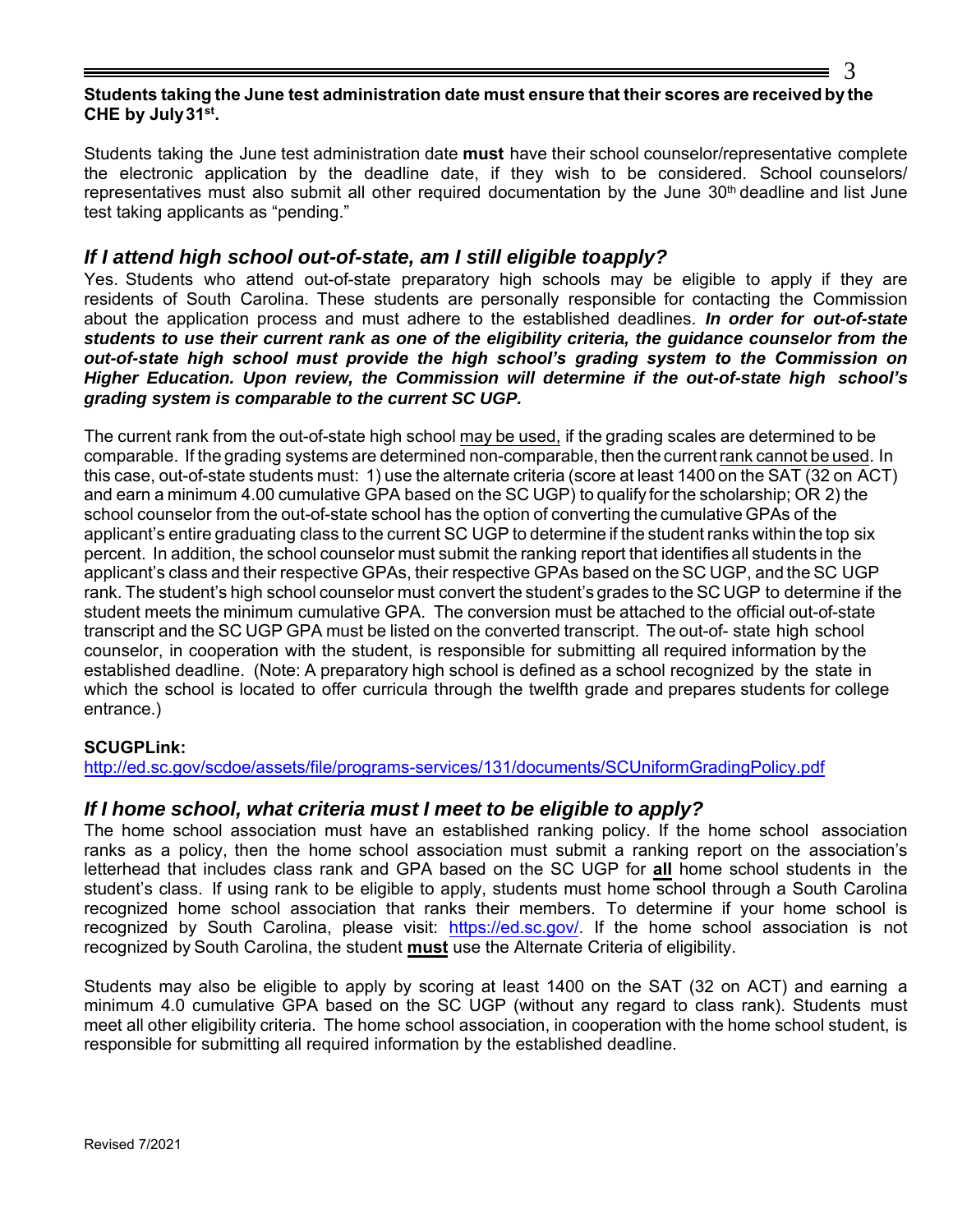## 4

#### *How do I qualify if I attend a high school that has a small class size (less than twenty students)?*

For those schools/home school associations with fewer than twenty students in a class and that have a policy on rank that has been determined to be in compliance, the top two students shall be considered regardless of whether they rank in the top six percent of their class. These students must also have scored at least 1200 on the SAT (27 on the ACT) and earned a minimum 3.50 cumulative GPA on the SC UGP. If a student does not rank number one or number two in the class, he/she may also qualify by scoring at least 1400 on the SAT (32 on the ACT) and earning a minimum 4.00 cumulative GPA on the SC UGP (without any regard to class rank). Students must meet all other eligibility criteria.

#### *What is the application process?*

School counselors/representatives are provided application materials through the SC Guidance Counselor Listserv. School counselors/representatives identify eligible students in their high schools who meet the criteria of the scholarship. The school counselor/representative must submit an electronic application through CollegeNet by the established deadline date. Additionally, school counselors/representatives must submit the hardcopies of the required documentation to CHE on all eligible students and be in receipt of CHE by the established deadline date. If the deadline falls on a Saturday, Sunday, or holiday the deadline is the preceding Friday. The application information is provided to the school counselor/ representative *only*.

The assistance of counselors is required to ensure that eligible students are given the opportunity to apply by providing the application information to these students. Application materials must be submitted to the CHE by the established deadlines**.** The Early Award deadline is April 15th and the Late Award deadline is June 30<sup>th</sup> of the year of high school graduation<sup>\*</sup>. Please contact your high school guidance counselor for additional information. **It is the responsibility of the high school to contact the Commission on Higher Education for application information if they have not received any application information.** *\*Once a student graduates high school they are no longer eligible to apply. Additionally, a student cannot earn the Palmetto Fellows Scholarship once they graduate from high school.*

#### *After submitting the application, when should I expect to be notified about the status of my application?*

For the Early and Late Award processes, applications will be reviewed on a continuous basis. Students will be notified of their application status through the student's e-mail designated on the electronic application. Please make sure students are also checking their spam/junk folders.

Upon notification of the conditional award, students are provided a Designation Form to complete and return to the Commission. Students must designate the institution they plan to attend the Fall term even if they plan on attending an out of state institution. Students must return the Scholarship Designation Form to the CHE by the established date. Failure to submit the Designation Form by the established deadline **MAY**  affect scholarship fund distribution.

## *What is a conditional award notification?*

Students who met the academic requirements for the Palmetto Fellows Scholarship and have been notified by the Commission of a conditional award notification must prove both South Carolina residency requirements AND proof of US citizenship/legal permanent resident at their four-year institution. If proof of both requirements is not met, the Palmetto Fellows Scholarship will not be awarded.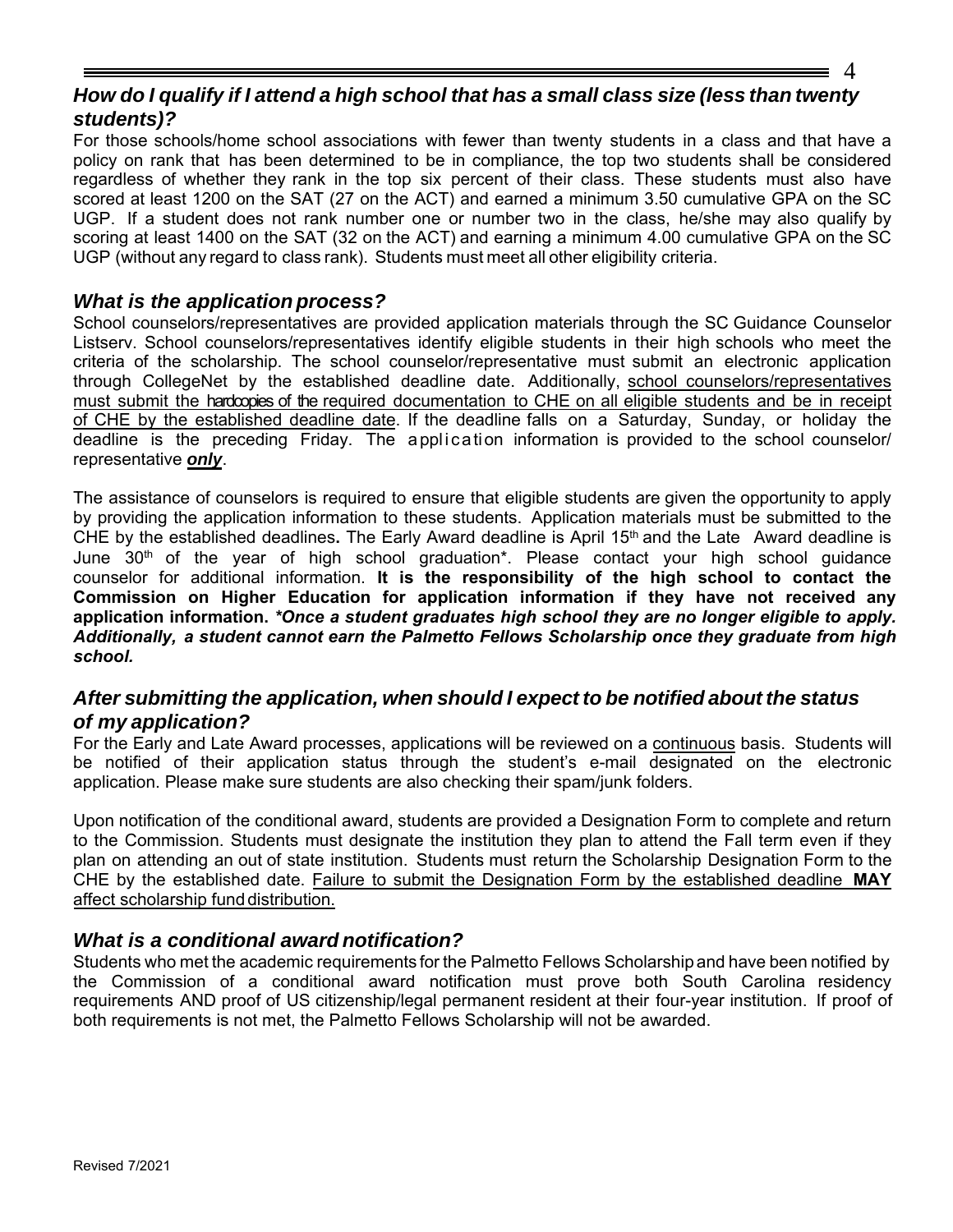## 5

## *Once I have been awarded the Palmetto Fellows Scholarship, am I required to immediately enroll in college?*

Students selected as Palmetto Fellows have the ability to take a 'Gap Year' or a 'Gap Semester' immediately following their high school graduation. Students **MUST** enter an eligible S.C. institution no later than the fall term one year immediately following high school graduation. For example, if a student graduated in May/ June 2021, they would need to enroll at an eligible S.C. institution no later than the Fall 2022 term in order to avoid forfeiting the scholarship. During the 'Gap Year' or 'Gap Semester' students **cannot** earn and/or attempt to earn any college credits, or the student will forfeit the scholarship. Once a student enrolls at an eligible S.C. institution, they must maintain continuous full-time enrollment. If a student has a break in continuous full- time enrollment at an eligible S.C. institution they will forfeit the scholarship. Students who chose to delay their initial college enrollment (take a 'gap year') will be required to complete and submit a Reapplication Form to CHE upon the time of their enrollment to determine their Palmetto Fellows eligibility.

## *If my academic major is not offered in South Carolina, can I still receive the Palmetto Fellow Scholarship if I will attend a college located outside the State?*

No. Students selected as [Palmetto Fellows must enroll in](http://www.che.sc.gov/Students%2CFamiliesMilitary/LearningAboutCollege/AcademicCommonMarketInformation.aspx) an eligible institution, even if the student's major is not of[fered within th](http://www.che.sc.gov/Students%2CFamiliesMilitary/LearningAboutCollege/AcademicCommonMarketInformation.aspx)e State. However, you may be eligible for the Academic Common Market (based on your enrollment in an eligible academic program at participating institutions in the Southern region). Additional information regarding this program is available at the following website:

http://www.che.sc.gov/Students,FamiliesMilitary/LearningAboutCollege/AcademicCommonMarketInformation.aspx

## *Am I eligible for the Palmetto Fellows Scholarship if I attend an out-of-state four-year institution and then transfer back to an eligible four-year institution in South Carolina?*

Yes, only if [you were conditionally awarded the Scholarship during your senior yea](http://www.che.sc.gov/StudentServices/PalmettoFellows/files/ReapplicationForm.pdf)r and you meet the continued eligibility requirements. Students must complete a Reapplication Form located at https://www.che.sc.gov/CHE\_Docs/StudentServices/PalmettoFellows/files/ReapplicationForm.pdf. If a student transfers mid-year, it is the responsibility of the student to complete the Reapplication Form. It is also the responsibility of the student to make arrangements to cover tuition and fees at the transferring institution until confirmation of the transfer request has been completed by CHE. A student must have been part of an Early or Late Award application period during their year of graduation, determined to be a Palmetto Fellows Scholarship recipient, and demonstrated meeting all general and continued eligibility requirements in order to receive the scholarship.

## *Am I eligible to apply for the Palmetto Fellows Scholarship if I complete my high school graduation requirements early?*

An application must be submitted during the school year you plan to graduate from high school. If awarded the Palmetto Fellows Scholarship, you must enroll and begin receiving the Palmetto Fellows Scholarship no later than the fall term immediately following high school graduation.

• **For seniors who graduate mid-year (December/January):**

Students who graduate mid-year their senior year must apply during the early awards period. Students who choose to attend an eligible S.C. institution for the spring term, may be eligible for the PFS Scholarship by completing an Early Graduation Application at the institution they wish to attend by their established deadline. Students who begin their initial enrollment during the spring term must earn 15 credit hours and a 3.0 cumulative institutional GPA by the end of the academic year in order to maintain eligibility for the next academic year.

## *Once I have been awarded a Palmetto Fellows Scholarship, are there specific criteria I must meet in order to retain eligibility?*

Yes. You must do the following to renew your Scholarship each academic year:

- Be continuously enrolled full-time at a four-year eligible institution at the time of Scholarship disbursement;
- Earn a minimum 3.0 cumulative GPA at your home institution for graduation purposes by the end of each academic year (**beginning with fall, including spring and ending with the immediately succeeding summer);**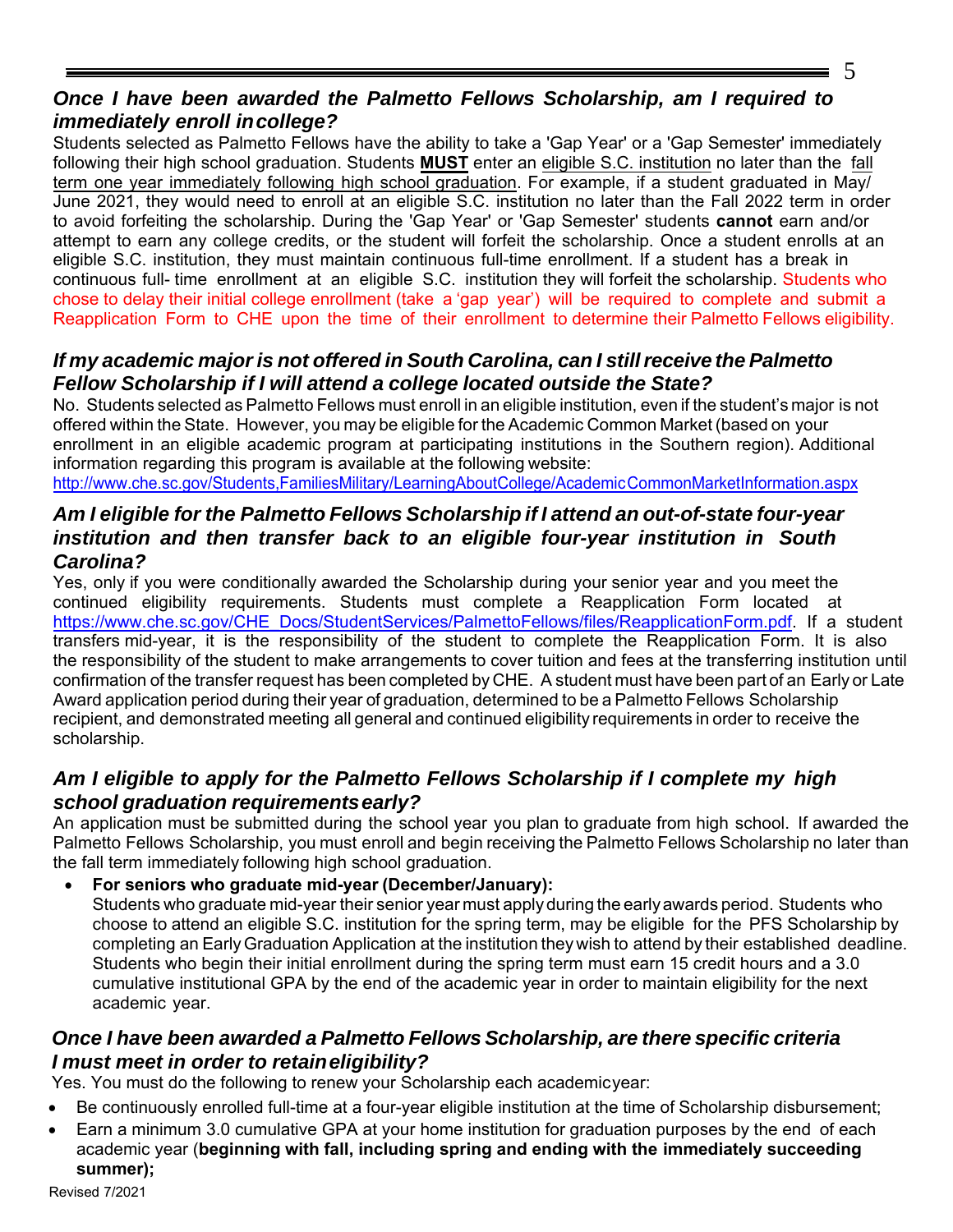- Earn at least 30 non-remedial credit hours for graduation purposes by the end of each academic year (**beginning with fall, including spring and ending with immediately succeeding summer**). Exempted credit hours (i.e., AP, IB, CLEP), credit hours earned before high school graduation (i.e., dual enrollment courses) and credit hours earned the summer term immediately following high school graduation cannot be used to meet the annual credit hour requirement for the Palmetto Fellows Scholarship;
- Maintain South Carolina residency as defined in applicable State statutes governing the determination of residency for tuition and fee purposes;
- Cannot be in default or owe a refund/repayment on any state or financial aid by submitting a signed affidavit to your college financial aid office;
- Certify that you have never been convicted of any felonies and have not been convicted of any second or subsequent alcohol or other drug-related misdemeanor offenses within the past academic year by submitting a signed affidavit to your college financial aid office; and
- Complete any other documentation required by your college financial aid office.

#### **May I use exempted credit hours, credit hours earned prior to high school graduation or credit hours earned the summer term immediately following high school graduation toward the annual credit hour requirement?**

No. Students must earn 30 non-remedial credit hours each academic year. However, for Enhancement purposes only, these hours may be used to meet the 14 credit hours required by the end of the first academic year.

#### *Can I use my Palmetto Fellows Scholarship at a S.C. Two-Year Institution or Technical College?*

Yes. Effective for Palmetto Fellows Scholarship recipients beginning with the Fall 2021 term. You can find additional information here:

https://www.che.sc.gov/CHE\_Docs/studentservices/PFS\_and\_LIFE\_2\_Year\_Memo\_May\_2021.pdf

#### *Can I use my Palmetto Fellows Scholarship for a summerterm?*

Yes. A student would need to demonstrate meeting the continued eligibility requirements as stated above by the end of the spring term. Additional enrollment requirements for a summer term must be met in order for a student to receive the Scholarship.

Please contact the Palmetto Fellows Scholarship coordinator in the Financial Aid Office at your home institution to discuss your specific summer term Scholarshipeligibility.

#### *What happens if I am convicted of an alcohol or other drug-related misdemeanor offense?*

Students who have been adjudicated delinquent or have been convicted or pled guilty or *nolo contendere* to their **first** alcohol or other drug-related misdemeanor offense will be held harmless and their Scholarship eligibility will not be affected. However, any second or subsequent alcohol or other drug-related misdemeanor offense will make you ineligible for the Scholarship for one academic year after the adjudication, conviction, or plea occurred. Scholarship eligibility will be forfeited the next academic year (fall and spring terms) immediately following the second or subsequent conviction(s).

#### *What happens if I am convicted of a felony?*

Students who have been convicted of a felony are no longer eligible to receive the Palmetto Fellows Scholarship or the Palmetto Fellows Scholarship Enhancement.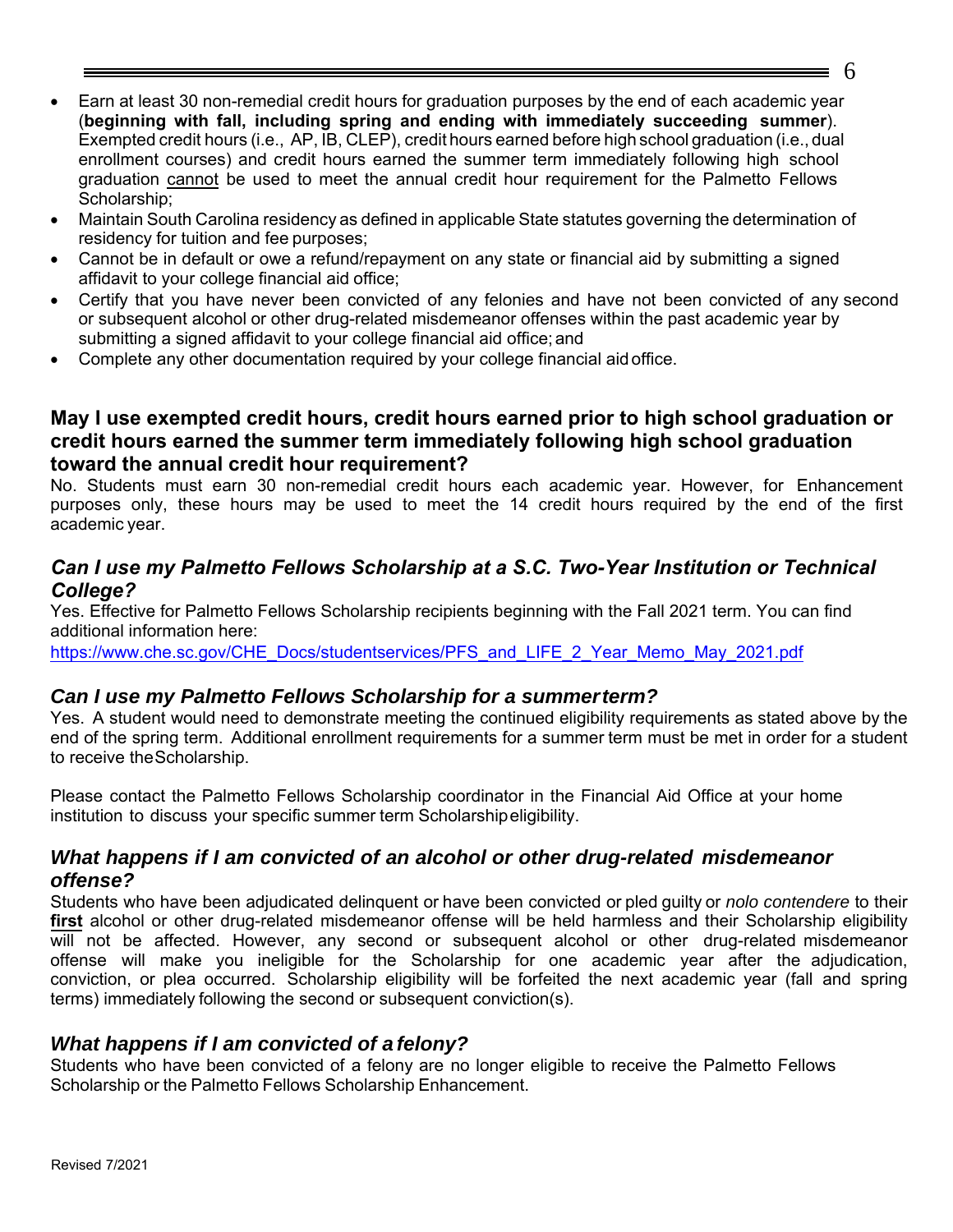## 7

## *If I am mobilized/deployed by the military, will I lose my eligibility for the Palmetto Fellows Scholarship?*

The terms you are mobilized/deployed will not count against the maximum terms of eligibility. **You are required to re-enroll at an eligible four-year institution within twelve months upon being demobilized.** You are also required to provide official documentation to verify your military mobilization to your college financial aid office. (Note: Military mobilization is defined as any situation in which the U.S. Department of Defense **orders members of the United Stated Armed Forces to active duty** away from their normal duty assignment during a time of war or national emergency.)

## *What requirements must I meet in order to renew my Palmetto Fellows Scholarship if I qualify under the Americans with Disabilities Act (ADA) and Section 504 of the Rehabilitation Act of 1973?*

Students who qualify under the ADA must register with their college accessibility services office. The Disability Services Officer must provide written documentation to the office of financial aid before the start of each academic year. The documentation should include at a minimum whether the student has been approved to be enrolled less than full-time or earn less than the required thirty credit hours per year. In order to renew the Scholarship each academic year, the student must complete the required number of hours approved by the college Disability Services Provider and earn a minimum 3.0 cumulative GPA at the home institution for graduation purposes.

## *What happens if my cumulative GPA falls below a 3.0 or I don't earn thirty credit hours by the end of the academic year?*

Students have the opportunity to increase their GPA by the end of the academic year (summer term). Students must attend their home institution if they intend to increase their GPA in the summer. Students may attend another eligible institution if they wish to increase their credit hours provided that their home institution will accept the credit hours for graduation purposes.

If the continued eligibility requirements are not maintained, you forfeit continued participation in the program and your Scholarship will be discontinued. However, if a legitimate extenuating circumstance affected your ability to meet the renewal requirements, you may submit an appeal by the established deadline. Appeals must be submitted immediately following your notification of failing to meet the renewal requirements. Applications for appeal may be obtained from the Commission on Higher Education's web site at: https://www.che.sc.gov/Students,FamiliesMilitary/StudentAppeals.aspx.

## *If I [need to drop a class for the term, will I automatic](http://www.che.sc.gov/StudentServices/Appeals/AppealsHm.htm)ally lose the Palmetto Fellows Scholarship?*

No. As long as you are enrolled full-time at the time of scholarship disbursement, you have until the end of the academic year (including the immediately succeeding summer) to complete the required thirty credit hours. *However, before dropping any class(es), you should contact the Palmetto Fellows Scholarship Coordinator at your college financial aid office. Due to varying refund periods at each college, you may be required to repay funds you received based on the date you dropped below full- time status.*

## *Can I use my Palmetto Fellows Scholarship to study abroad, co-op or to participate in an internship or exchange program?*

Yes. You may be eligible to receive Scholarship funds if the program is approved by your college and is accepted by your college as full-time transfer credit.

*Although you will not receive Scholarship funds, you may participate in a program that is approved by your college but is not eligible for full-time transfer credit. However, you are not allowed to participate in any programs that are not approved by your college. Please contact the Palmetto Fellows Scholarship Coordinator at your college financial aid office for further information.*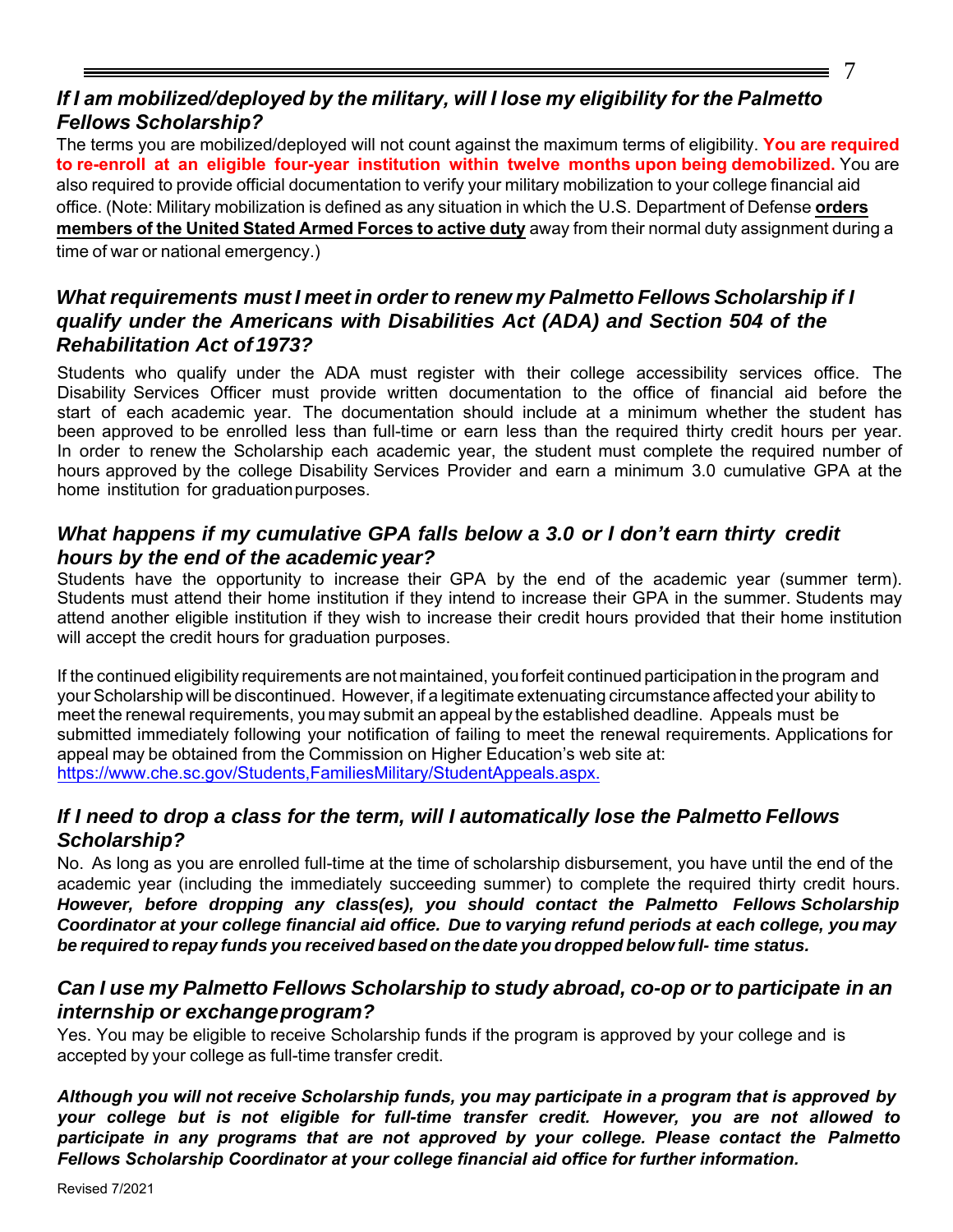## *How do I transfer my Palmetto Fellows Scholarship from one eligible college to another eligible college within South Carolina?*

You will need to complete the In-State Transfer Form, which is available online at:

ww[w.che.sc.gov/CHE\\_Docs/studentservices/palmettofellows/files/Palmetto\\_Fellows\\_Inst](https://www.che.sc.gov/CHE_Docs/studentservices/palmettofellows/files/Palmetto_Fellows_Instate_Transfer_Form.pdf)ate\_Transfer\_Form.pdf

Transfers must receive prior approval from the Commission on Higher Education. Palmetto Fellows cannot receive funding for more than eight terms at all eligible colleges and the continued eligibility requirements must be maintained.

If a student transfers mid-year, it is the responsibility of the student to complete the In-State Transfer Form. It is also the responsibility of the student to make arrangements to cover tuition and fees at the transferring institution until confirmation of the transfer request has been completed by CHE.

#### *If I graduate early from college (before using the eight terms of Palmetto Fellows Scholarship funding), can I use the remaining funds toward another bachelor's degree or a graduate degree?*

No. In the event of early graduation, the Scholarship is discontinued and all remaining terms are forfeited. Additionally, the Palmetto Fellows Scholarship cannot be applied to a second bachelor's degree or to graduate coursework. The Palmetto Fellows Scholarship can be prorated for the student's final term of enrollment immediately prior to graduation.

#### *Can I receive the Palmetto Fellows Scholarship in combination with the LIFE or SC HOPE Scholarship?*

No. If you are receiving a Palmetto Fellows Scholarship, you cannot receive the LIFE or SC HOPE Scholarship within the same academic year. However, if you lose your Palmetto Fellows Scholarship at the end of the year, you may be eligible to earn the LIFE Scholarship the next academic year.

#### *Am I eligible to receive Lottery Tuition Assistance during the summer of the same academic year I receive the Palmetto Fellows Scholarship?*

No. If you are receiving a Palmetto Fellows Scholarship, you cannot receive Lottery Tuition Assistance during the same academic year. For example, if you are awarded the Palmetto Fellows Scholarship during the fall and spring terms, then you are not eligible to receive Lottery Tuition Assistance during the immediately succeeding summer at a two-year or technical college.

#### *Can I earn the Palmetto Fellows Scholarship once I have started college?*

No. The Palmetto Fellows Scholarship must be awarded during the senior year of high school. However, the LIFE Scholarship may be earned after starting college. Please review the requirements for earning the LIFE Scholarship on page three of the LIFE Scholarship Q & A document on the Commission's web site at: [www.che.sc.gov/StudentServices/LIFE/Frequently\\_Asked\\_Questions\\_for\\_LIFE.pdf](http://www.che.sc.gov/StudentServices/LIFE/Frequently_Asked_Questions_for_LIFE.pdf)

#### *For more information about the Palmetto Fellows Scholarship, please contact:*

Ms. Kathryn Harris [kharris@che.sc.gov](mailto:tweigold@che.sc.gov) PHONE: 803-737-2262

#### *Although information is accurate when provided, please note that the information is subject to change based on new legislation. Information will be updated asnecessary.*

The Commission also provides a news release to all major newspapers in South Carolina regarding the Palmetto Fellows Scholarship and application deadlines for the current graduating class. Students who are enrolled at an out-of-state high school are personally responsible for contacting the Commission about the application process and must adhere to the same deadlines.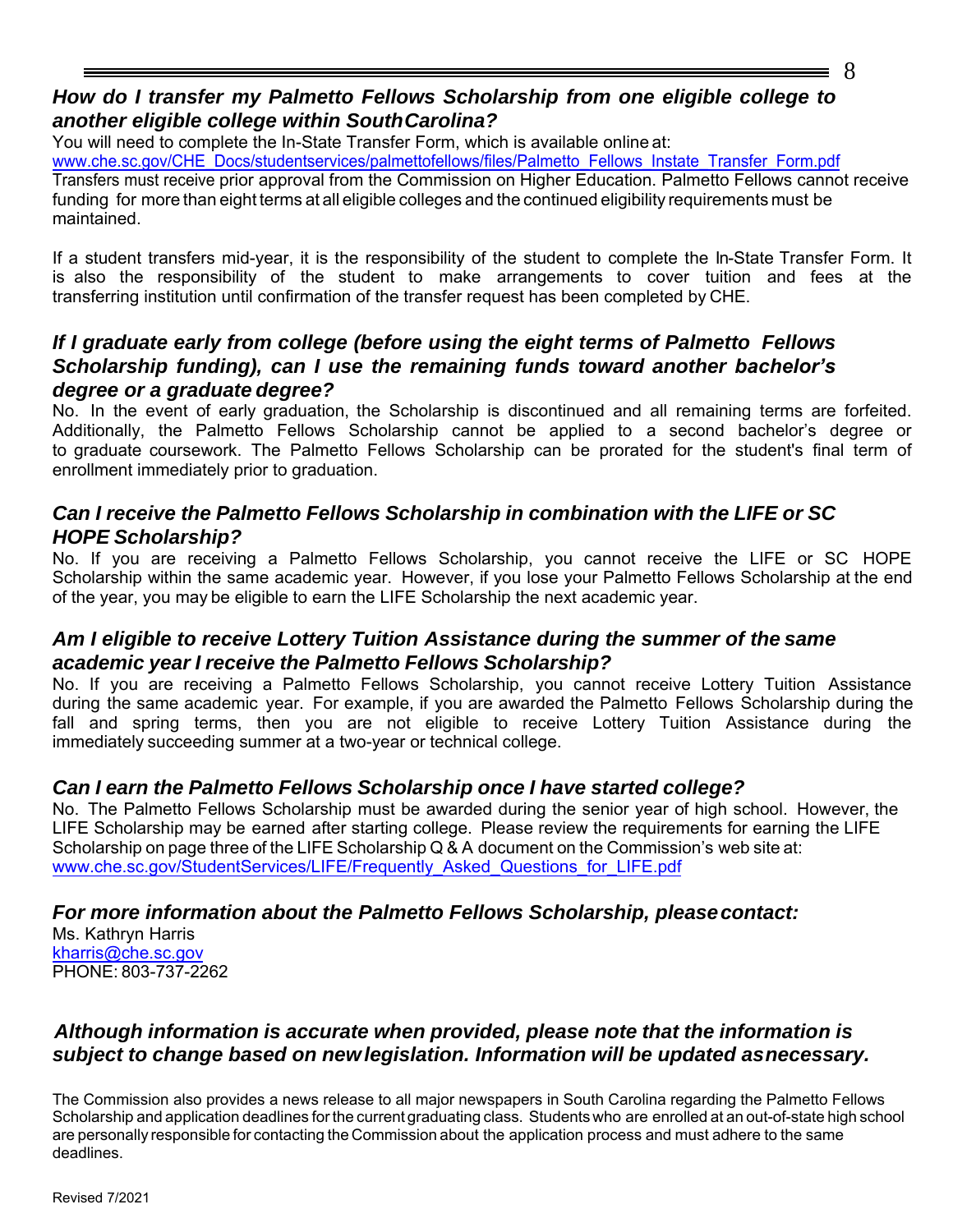# **Palmetto Fellows ScholarshipEnhancement**

## **What is the Palmetto Fellows Scholarship Enhancement?**

The Palmetto Fellows Scholarship Enhancement was established during the 2007 legislative session and is a merit-based incentive for Palmetto Fellows to major in mathematics and science. Palmetto Fellows are not eligible for the Enhancement during their freshman year. Palmetto Fellows may become eligible for the Enhancement beginning with their sophomore year and continuing through their senior year. The annual award amount for students receiving both the Palmetto Fellows Scholarship and Scholarship Enhancement cannot exceed \$10,000 (total amount of combined funds from \$7,500 Palmetto Fellows Scholarship and \$2,500 Enhancement) per year. Half of the Enhancement is awarded in the fall term and half in the spring. The Enhancement must be applied directly toward the cost of attendance, less any other gift aid received. Assuming continued eligibility, Palmetto Fellows may receive Enhancement funding for a maximum of six consecutive terms of full-time study toward the first bachelor's degree at an eligible four-year institution in South Carolina. Palmetto Fellows may receive Enhancement funding for up to eight consecutive terms of full-time study toward the first approved five-year bachelor's degree or first 3 + 2 program.

## **Purpose of the Palmetto Fellows Scholarship Enhancement:**

• Increase the number of students in South Carolina who major in science andmathematics

# **Frequently Asked Questions**

#### *Is an application required to receive the Palmetto Fellows Scholarship Enhancement?*

No. Palmetto Fellows are not required to apply for the Palmetto Fellows Scholarship Enhancement. The student's home institution will review a student's transcript to determine if the student met the 14 credit hour requirement in their first academic year and if they are enrolled in an eligible major at the home institution. If the student is determined Enhancement eligible the institution will automatically award the Enhancement beginning not sooner than the second academic year of college enrollment if the eligibility requirements are met.

#### *What are the initial eligibility requirements for receiving the Enhancement?*

Palmetto Fellows must successfully complete at least 14 credit hours of instruction in mathematics **or** life and physical sciences **or** a combination of both by the end of their freshman year.

Additionally, all Palmetto Fellows must enroll full-time and degree seeking in a declared major in mathematics or science that has been approved and assigned a CIP code by the Commission on Higher Education. Eligibility for Enhancement funds begins with the sophomore/second year and continues through the senior year (not eligible for the Enhancement the first year). Students must meet the continued eligibility requirements for the underlying Palmetto Fellows Scholarship to be eligible for Enhancement funds.

#### *What courses can be used to meet the fourteen credit hours required by the end of my freshman year?*

To meet the required fourteen credit hours by the end of the first academic year, please refer to the list of approved courses on the Commission's web site at: http://www.che.sc.gov/StudentServices/LIFE/Directives/Math&ScienceCourses.xls

Ad[ditionally, the following credit hours may be](http://www.che.sc.gov/StudentServices/LIFE/Directives/Math%26ScienceCourses.xls) used to meet the fourteen credit hours required at the end of the freshman year for Enhancement purposes only:

Revised 7/2021

9